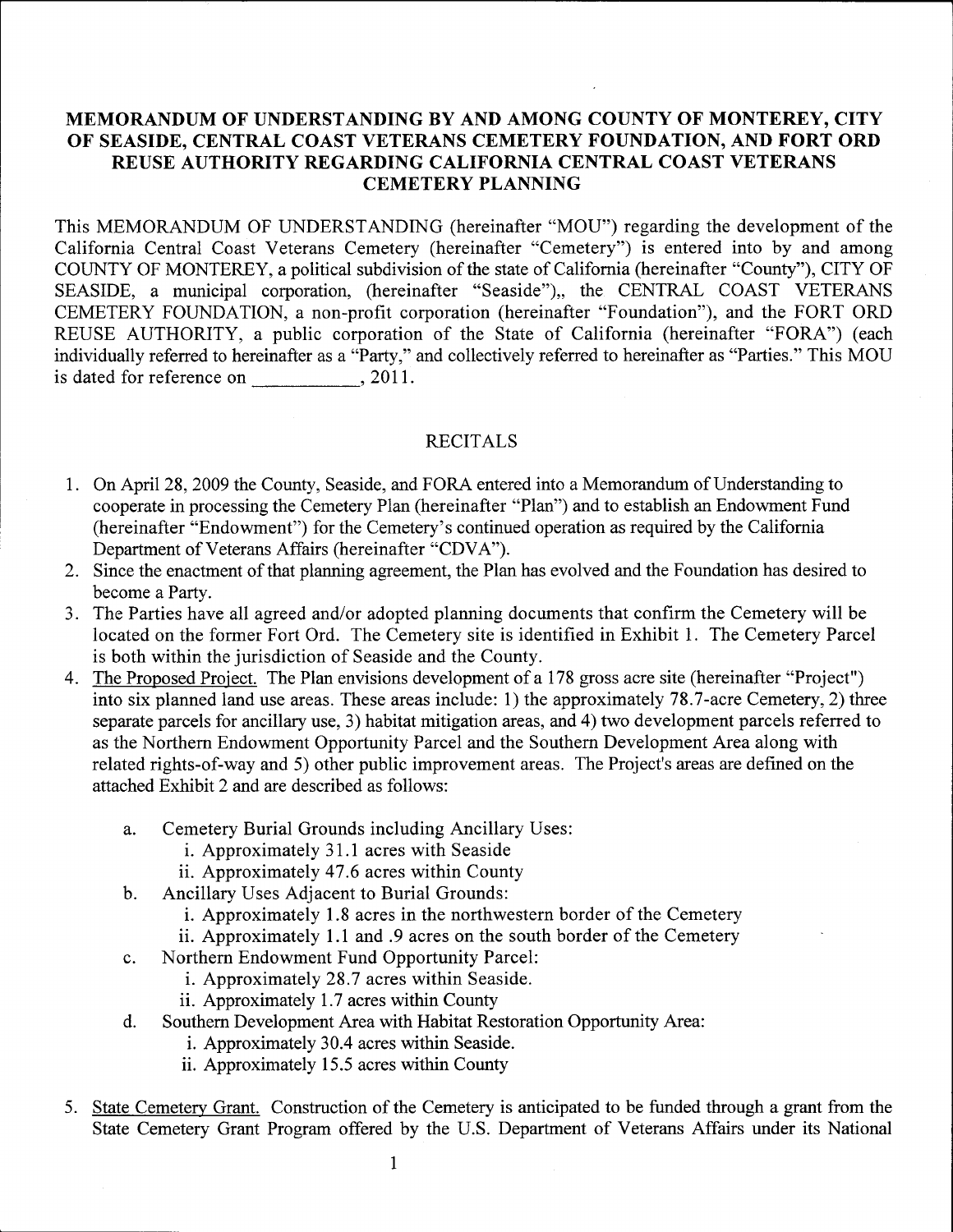Cemetery Administration. The grant can finance administration and design costs, cemetery features, and related equipment. The State Cemetery Grant Program requires that assurance of on-going operational funding for the cemetery be in place prior to grant submission.

- 6. The Parties agree to work toward State of California legislation that would create a mechanism for the CDV A to reimburse local private and public contributions to the Endowment when the operations and maintenance purpose of the endowment is fulfilled.
- 7. In addition to establishing an endowment fund for the operation of the Cemetery, this MOU establishes a mechanism to facilitate the design, construction and operation of the Cemetery.
- 8. The Parties concur that near-term cemetery endowment funding strategy be established.
- 9. Upon consensus, additional parties may be added to this Agreement to facilitate the Project as described in this Agreement.

This MOU should be interpreted to carry out these goals.

## AGREEMENT

- 1. Use of Proceeds from sale of Development Parcels. The Parties collectively commit up to \$1.9 million required to a) submit an application for the design and construction grant and b) to fund an endowment for the long term operation and maintenance of the Cemetery, through the sale of either the Northern Endowment Fund Opportunity Parcel by the Parties or portions of the Southern Development Area with Habitat Restoration Opportunity Area within Seaside.
	- a. The County and Seaside agree to work collaboratively to designate the Northern Endowment Fund Opportunity Parcel for future development.
	- b. Seaside endeavors to comply with the development milestones outlined in Section 11 of this MOU. Those milestones pertain to the Northern Endowment Fund Opportunity Parcel.
	- c. Seaside may transfer, sell, or otherwise encumber portions of the Southern Development Area with Habitat Restoration Opportunity Area within Seaside's jurisdiction upon the Endowment funding requirements and the off-set of habitat impacts of the Project and other adjacent Fort Ord projects, being met, as mutually agreed upon. Seaside may control the use of this portion of the Southern Development Area.
	- d. Additional parties may be added to this Agreement to facilitate the Project by mutual agreement of the parties.
- 2. Principles for near-term funding strategy. The Parties agree to the following principles in pursuing a near-term funding strategy for the Cemetery Endowment:
	- a. That all Parties be included, and that the Northern Endowment Fund Opportunity Parcel will continue to be a primary mechanism to provide Cemetery Endowment funding.
	- b. That the Cemetery Parcel be surveyed for transfer.
	- c. That the funding strategy be accomplished by October 1,2011.
	- d. That the funding strategy may include other entities upon consensus agreement.
	- e. That the asset value of the Northern Endowment Fund Opportunity Parcel be the source of repayment if other collateral is used to secure Cemetery Endowment funding.
	- f. To the extent possible, the Parties will work toward State of California legislation that would create a reimbursement mechanism, so that local contributions to the Cemetery Endowment, in excess of required operations and maintenance funding would be reimbursed to the contributors.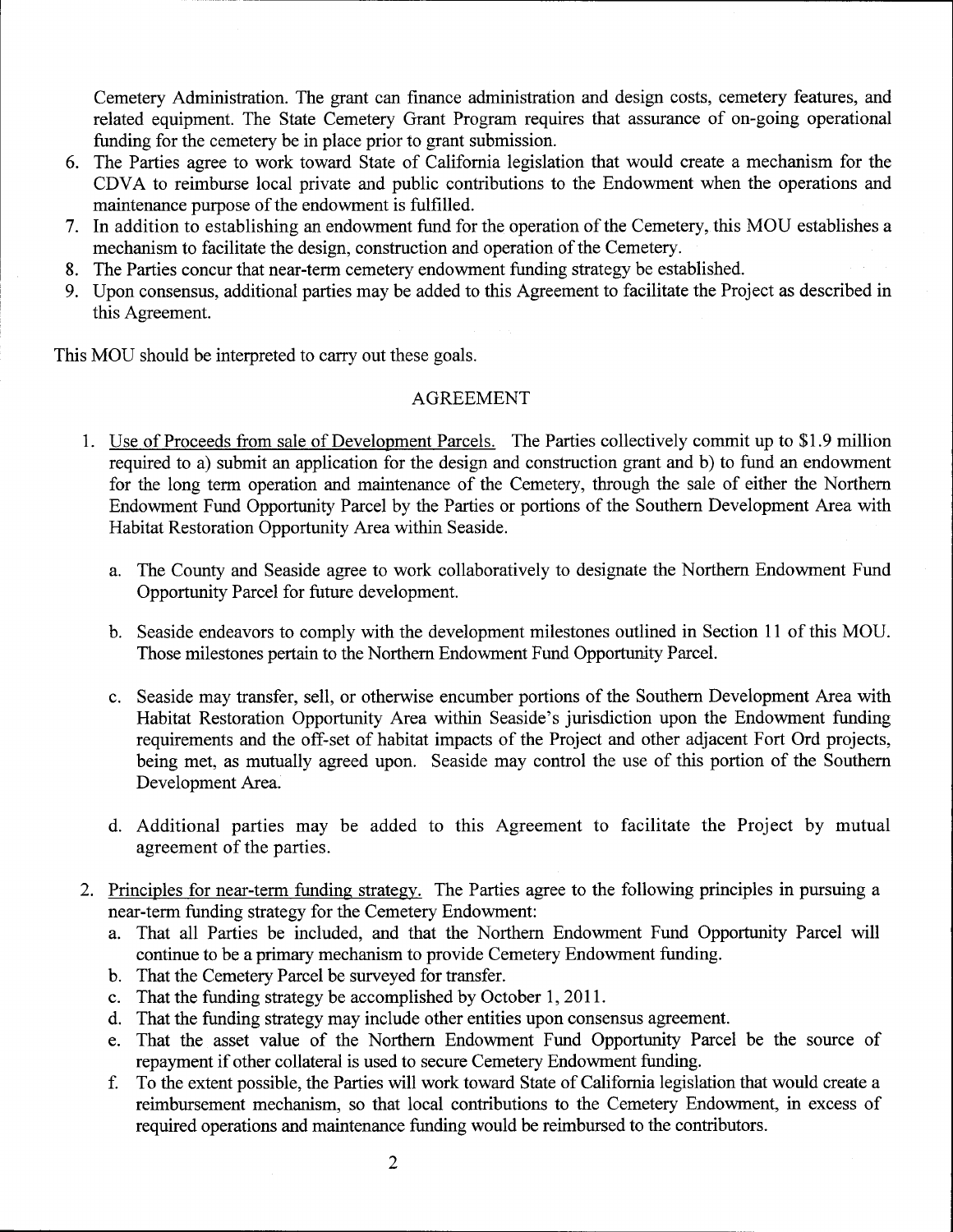- g. The Parties agree to cooperate in the processing, planning, and other promotional activities to accommodate and advance Cemetery development as designated in the Fort Ord Base Reuse Plan ("BRP") and other planning documents.
- 3. Annexation. It is the intent of the Parties to cooperate fully to accomplish annexation of those portions of the Project site currently located within County territory and outside Seaside as defined on the attached Exhibit 2 in order to facilitate the development of the Cemetery. It is also the intent of the Parties to cooperate fully to accomplish the conveyance of the portions of the Project site currently owned by the County to Seaside as defined on the attached Exhibit 2 in order to facilitate the development of the Cemetery. Seaside and County agree that the Southern Development Area with Habitat Restoration Opportunity Area shall be used for habitat mitigation to offset impacts of the Project and other adjacent Fort Ord projects, as mutually agreed upon.
- 4. Land Conveyance. At the direction of Seaside and with the cooperation of the Parties, FORA agrees to convey title to the land described in Exhibit 1 in multiple conveyance events as regulatory agencies have confirmed site closure for the removal of remnant hazards. The land will likely be conveyed with applicable conveyance documentation, land use controls and deed restrictions. These include, but are not restricted to Finding of Suitability for Early Transfer 5 ("FOSET 5"), Monterey County Ordnance Ordinance (Chapter 16.10 of the County Code), Seaside Ordnance Ordinance (Chapter 15.34 of the Seaside Municipal Code), and the Remedial Design/Remedial Action, Land Use Controls Implementation, and Operation and Maintenance Plan - Parker Flats Munitions Response Area Phase 1. To reduce costs associated with land conveyance of the Cemetery to CDV A, County and Seaside may elect to direct FORA to transfer the approximately 78.7 -acre Veterans cemetery parcel (31.1 acres within Seaside and 47.6 acres within the County) directly to CDVA or to the Foundation for Cemetery construction. The Foundation agrees to secure or pay for a property survey needed to complete the transfer. Such conveyance is not intended to include the Cemetery's ancillary use parcels.
- 5. Design and Construction of Cemetery. The CDVA will be the lead agency for the proposed Cemetery and may designate FORA to act on its behalf. The Parties support the transfer of responsibility for the design and construction of the Cemetery to FORA.
- 6. Water Allocation. The Parties agree that FORA will take the lead to request that the U.S. Army and Department of the Defense convey, transfer, or otherwise re-allocate water rights and allocation in an amount determined sufficient [currently estimated to be up to 105 acre-feet per year ("AFY") of potable water] by the Marina Coast Water District to develop the Cemetery, ancillary uses adjacent to the Cemetery, and the Northern and Southern Development Areas. The use of the Northern Endowment Parcel as the funding mechanism for the Endowment is conditioned upon Seaside receiving a minimum of 100 AFY of potable water to support future development. Water demand has been estimated to be 2.2 AFY for the Cemetery burial grounds. If necessary, the County agrees to allocate up to this amount of water (2.2 AFY) for the Cemetery burial grounds. Further, the Parties will work with the Marina Coast Water District and the Army to secure sufficient interim water necessary to establish Cemetery landscaping.
- 7. Environmental Disclosures. The Agency for Toxic Substances and Disease Registry ("ATSDR") was established under the mandate of the Comprehensive Environmental Response, Compensation and Liability Act ("CERCLA") of 1980. CERCLA, also known as the "Superfund" law, authorized the U.S. Environmental Protection Agency ("EPA") to conduct clean-up activities at hazardous waste sites. EPA was directed to compile a list of sites considered hazardous to public health. This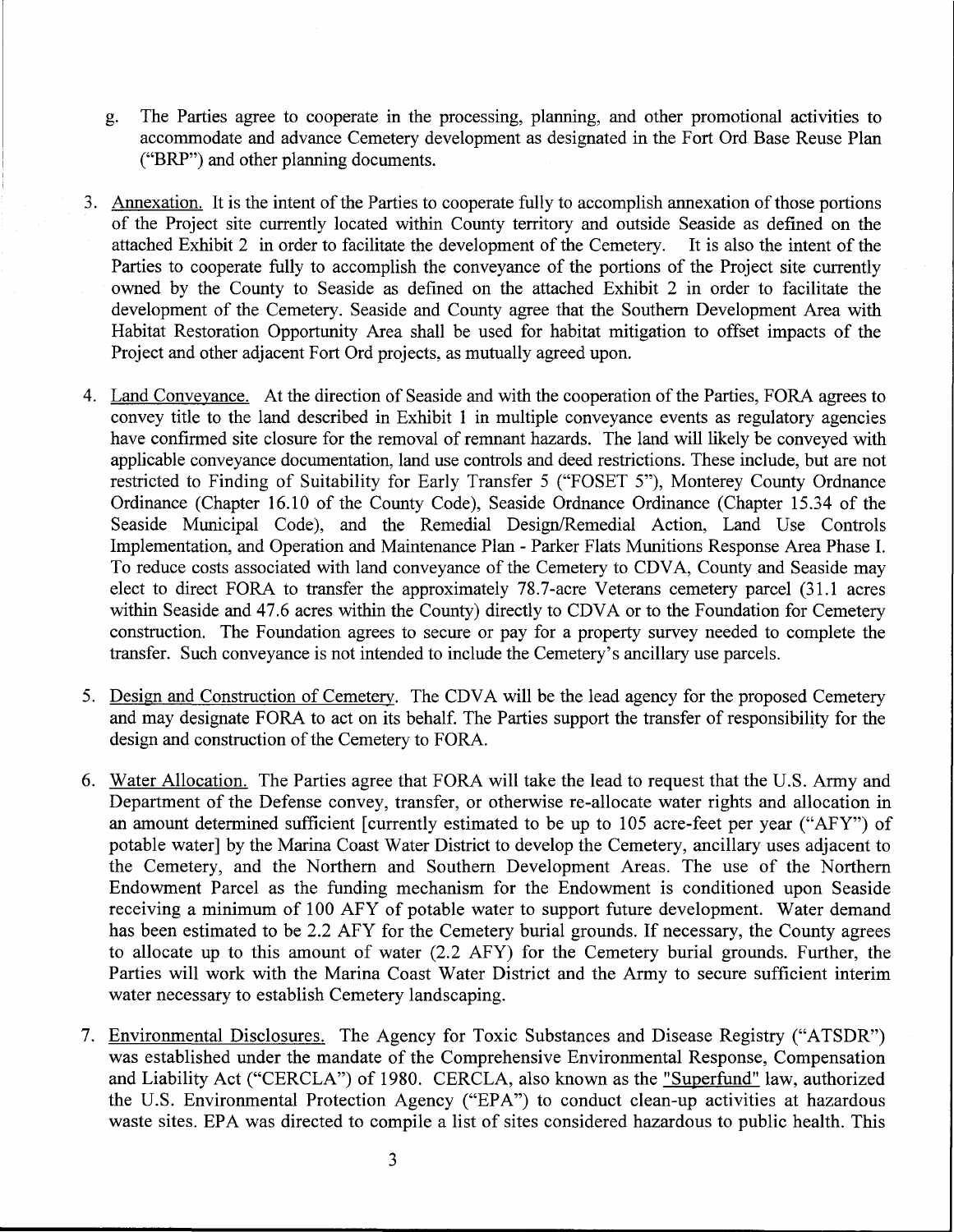list is termed the National Priorities List ("NPL"). The 1986 Superfund Amendments and Reauthorization Act ("SARA") directed ATSDR to perform a public health assessment for each NPL site. In 1990, federal facilities were included as sites to be proposed for or listed on the NPL. EPA placed Fort Ord on the NPL on February 21, 1990. The US Army, in consultation with EPA, is implementing groundwater and munitions and explosives of concern ("MEC") remediation on former Fort Ord. FORA has entered into an Environmental Services Cooperative Agreement ("ESCA") to complete a portion of the US Army's MEC remediation work on certain portions of former Fort Ord, which includes the Cemetery parcel, to be transferred from the US Army to FORA under the FOSET 5. As FORA completes former Fort Ord ESCA MEC remediation work and transfers property, groundwater and soil Land Use Covenants ("LUC") restricting certain property uses will be recorded.

- 8. Munitions Response Sites. Based on the 1997 BRP designations, FORA is required under an Administrative Order on Consent with State and Federal regulators to achieve regulatory site closure before transferring any of the properties described herein to Seaside, the County, or others as may be directed. FORA anticipates the portion of the Veterans Cemetery site that was remediated by the US Army and has an approved Record of Decision will be transferred during calendar year 2012 once appropriate surveys are completed and after the regulatory agencies have confirmed that site closure is complete. In addition, the Army must grant the CERCLA covenant..
- 9. Ongoing Remediation. The FORA ESCA will continue remediation adjacent to the Cemetery, which may require munitions removals or on-site detonation. This may impact Cemetery construction and/or operations. If intrusive activity is to occur in an area where MEC is expected, and for all MEC demolition operations, an exclusion zone will be established to ensure public safety. During any intrusive activity (e.g., excavations) in areas where MEC is likely to be present, only authorized personnel essential to the operation are permitted to be inside the exclusion zone. When an exclusion zone includes public roads, businesses, residences, or ongoing construction projects, the affected entities or individuals will be notified and asked to temporarily relocate outside the exclusion zone.
- 10. Environmental Review. Parties shall cooperate with Seaside as lead agency relating to the disposition of property to generate funds for the Endowment, including environmental review pursuant to a separate agreement.
- 11. Milestones. The Parties endeavor to comply with the following schedule and acknowledge the CDVA's overall project schedule as currently described in **Exhibit 3.**

| Task                                           | <b>Lead Agency</b> | <b>Completion Date</b> |
|------------------------------------------------|--------------------|------------------------|
| <b>Approve Exclusive Negotiating Agreement</b> | Seaside            | September 18, 2010     |
| ("ENA") for Northern Endowment Fund            |                    |                        |
| <b>Opportunity Parcel</b>                      |                    |                        |
| Conduct Environmental Review of                | Seaside            | November 1, 2011 to    |
| Endowment Parcel use(s)                        |                    | March 1, 2013          |
| Complete Habitat Conservation Plan (HCP)       | FORA               | August 1, 2012         |
| Complete Disposition and Development           | Seaside            | April 1, 2013          |
| Agreement or other agreements for              |                    |                        |
| Northern Endowment Fund Opportunity            |                    |                        |
| Parcel                                         |                    |                        |
| Complete Annexation to Seaside                 | Seaside            | April 1, 2013          |
| Receive Regulator & U.S. Army approval         | FORA               | December 2014          |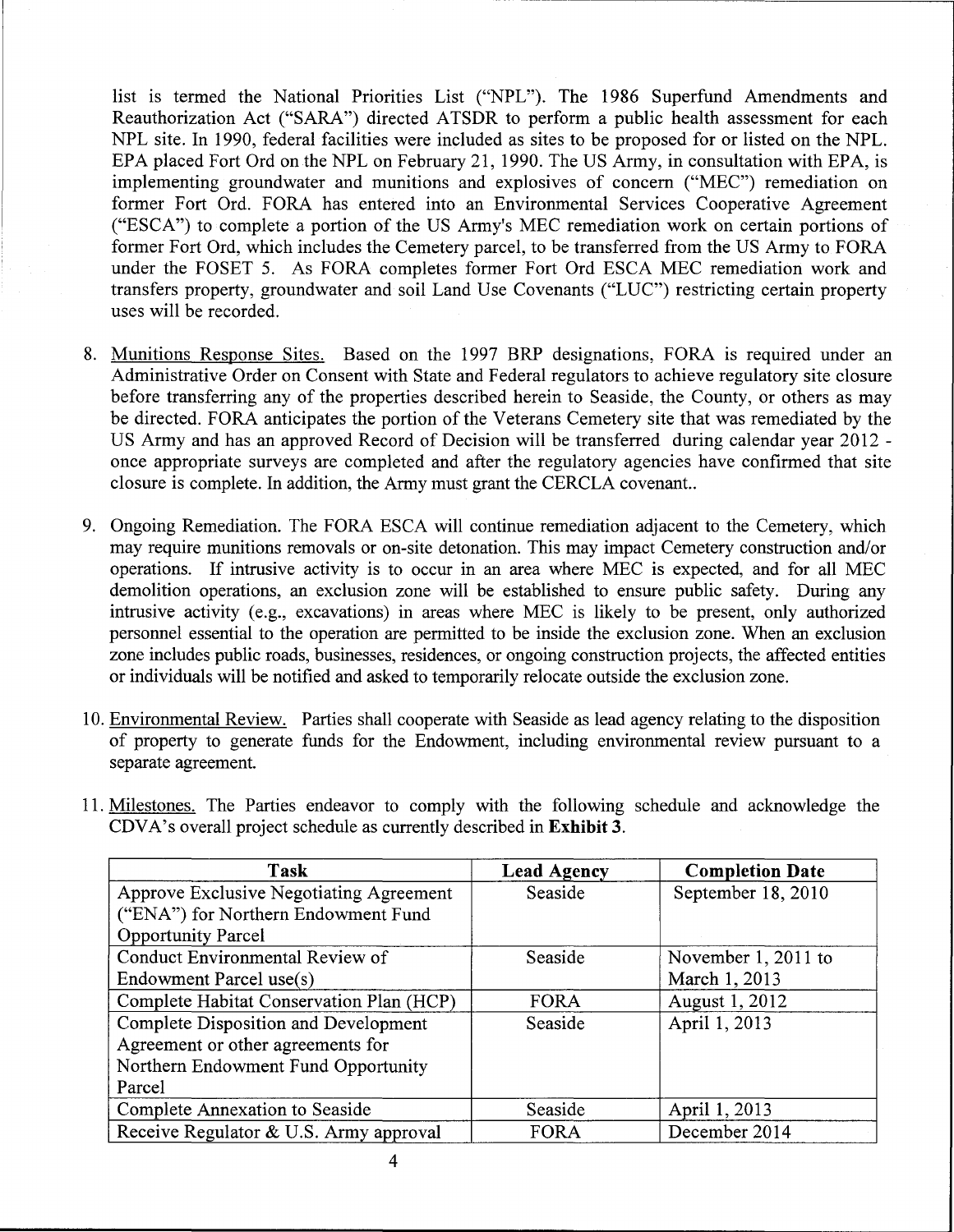| to transfer property from FORA to Seaside |             |               |  |
|-------------------------------------------|-------------|---------------|--|
| Convey land FORA to Seaside or designee   | <b>FORA</b> | March 1, 2015 |  |
| Convey land/assets                        | Seaside     | Late $2015$   |  |

- 12. County Approvals. The County Director of Redevelopment and Housing, or his or her designee, is authorized to act on behalf of the County as to matters of administration and interpretation of this MOU, except for matters expressly required in this MOU to be acted upon by the County's Board of Supervisors. The Director of Redevelopment and Housing of the County of Monterey, or designee, at his or her sole discretion, may refer any matter under this MOU to the County Board of Supervisors for action in a timely manner under this MOU.
- 13. Seaside Approvals. Seaside City Manager, or his or her designee, is authorized to act on behalf of Seaside as to matters of administration and interpretation of Seaside's roles and responsibilities under this MOU, except for matters expressly required in this MOU to be acted upon by Seaside.
- 14. Additional Governmental Parties. The Parties acknowledge that additional governmental parties may be required to be added to this Agreement upon mutual agreement of the Parties in order for the Parties to fulfill their roles and responsibilities as outlined in this Agreement.
- 15. Termination. The purpose of this MOU is to facilitate the June 2012, funding of an endowment for the operation of the California Central Coast Veterans Cemetery. The endowment needs to be funded by this date in order to formally request funds for the construction of the cemetery under the State Cemetery Grant Program. If this purpose is frustrated by the failure to fund the endowment by the time stated, then this MOU may be terminated on thirty (30) days' notice by action of one or more of the legislative bodies of the County, Seaside or FORA.
- 16. Amendment by Written Recorded Instrument. This MOU may be amended or modified in whole or in part, only by a written instrument executed by all of the parties.
- 17. Governing Law. This MOU shall be governed by and interpreted by and in accordance with the laws of the State of California.
- 18. Entire MOU. This MOU, along with any exhibits and attachments hereto, constitutes the entire MOU between the parties hereto concerning the subject matter hereof.
- 19. Interpretation. It is agreed and understood by the parties hereto that this MOU has been arrived at through negotiation and that no party is to be deemed the party which prepared this MOU within the meaning of Civil Code Section 1654.